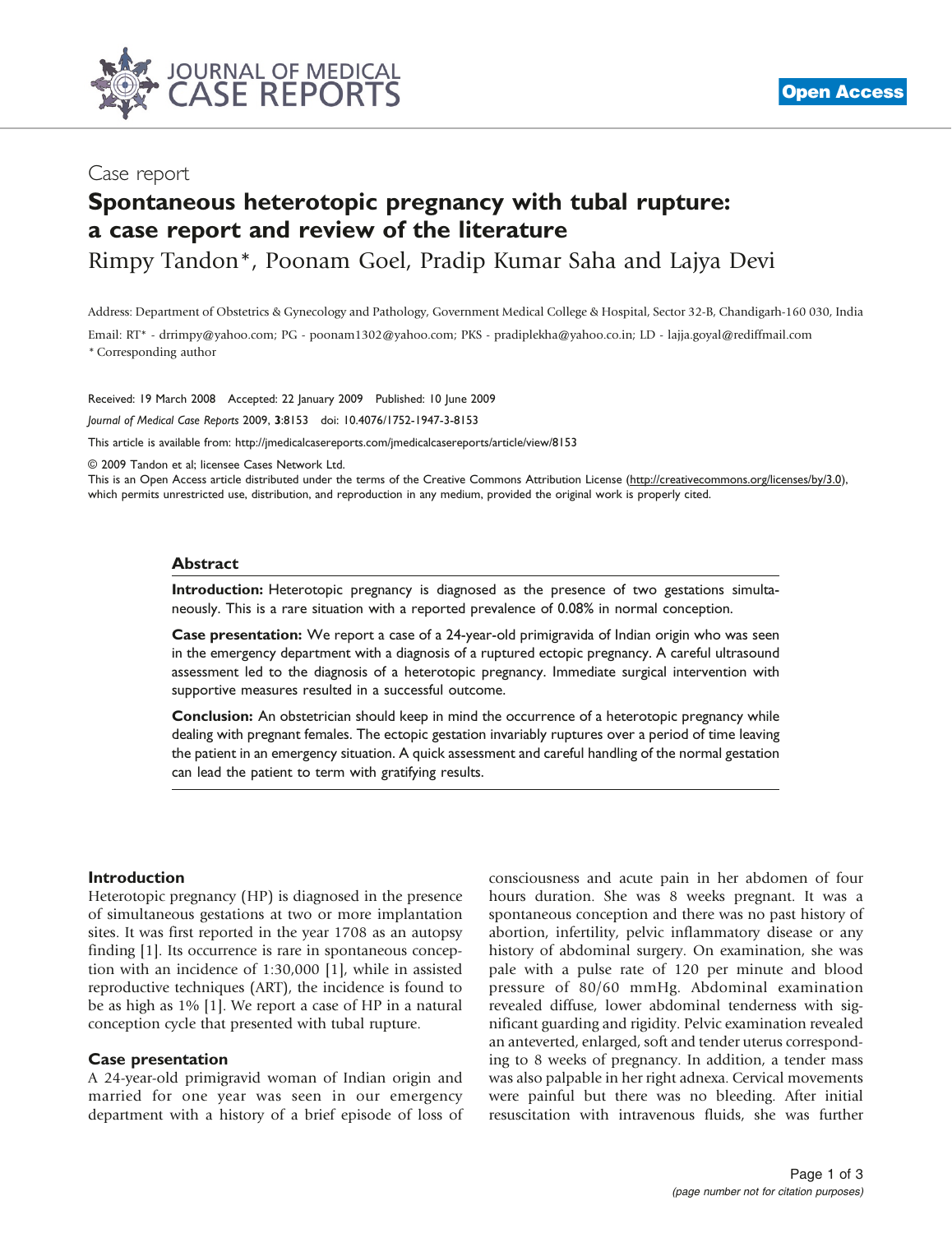investigated. Her hemoglobin was 4.2 gm/dl with a normal white blood count (WBC) and platelet count. Urine for HCG (human chorionic gonadotropin) was positive. Transvaginal sonography revealed an 8-week intrauterine viable pregnancy and a 3.3 x 2.2 cm echogenic mass near her right ovary with a 1.6 x 1.0 cm central anechoic area. A moderate amount of fluid was present in the cul-de-sac and in Morrison's space and a diagnosis of heterotopic pregnancy with tubal rupture was made. An emergency laparotomy on the patient revealed an 8-week gravid uterus and rupture of the right tube near the fimbrial end and the presence of approximately 1.5 liters of hemoperitoneum. Right salpingectomy with removal of the hemoperitoneum and peritoneal lavage was performed. She was transfused with four units of blood during and after the surgery and her postoperative period was uneventful. Histopathology of the resected specimen showed the presence of chorionic villi confirming a viable pregnancy. The patient was discharged and followed-up regularly in the antenatal clinic. At 38 weeks gestation she went into spontaneous labor and delivered a healthy male baby weighing 2.6 kg with no congenital malformation. Postnatal recovery was uneventful and both mother and baby were discharged on the third postpartum day.

## **Discussion**

HP is diagnosed in the presence of multiple pregnancies with one or more intrauterine pregnancies co-existing with an ectopic pregnancy. The ectopic pregnancy can be tubal, ovarian, cervical, cornual or abdominal. Tubal ectopic pregnancies are the most common. The occurrence of a heterotopic pregnancy is considered rare in natural conception cycles with an incidence of 0.08%, but incidence increases to as high as 1% with assisted reproductive techniques [[1](#page-2-0)]. This is because of transfer of embryos by ART techniques into affected tubes and peristaltic movements do not expel these embryos. The common factors that predispose to occurrence of ectopic pregnancy are tubal surgery and pelvic inflammatory diseases [[1,3](#page-2-0)].

Early diagnosis of HP is often difficult because of the absence of clinical symptoms. Reece et al [\[1](#page-2-0)] defined abdominal pain, adnexal mass, peritoneal irritation and an enlarged uterus as signs and symptoms suspicious of HP. Transvaginal ultrasound and assessment of the whole pelvis, even in the presence of intrauterine pregnancy, can be an important aid in the diagnosis of HP [\[1\]](#page-2-0). Further, visualization of heart activity in both intrauterine and extrauterine gestation confirms the diagnosis of HP [\[1\]](#page-2-0).

The advent of ultrasound (USG) has not changed diagnostic ability over a period of time. In a review of the literature of all cases of HP from 1971 to 1993, out of 112 cases, 46 were diagnosed by USG while 66 were diagnosed at laparoscopy or laparotomy. The recent literature review from 1994 to 2004 also showed that out of 80 cases, 21 were diagnosed by USG and 59 at laparoscopy or laparotomy [\[1\]](#page-2-0). One of the reasons for this unexpected observation is that HP is a rare condition and most patients with HP present in the emergency department with symptoms of a rupture of ectopic component. Thus, a preoperative diagnosis of HP is still a challenge.

Serial  $\beta$ -HCG levels are not of much significance in the diagnosis of HP as subnormal hormone production by an ectopic pregnancy may be masked by the higher placental production from the intrauterine pregnancy. Culdocentesis is an important aid in diagnosis when hemoperitoneum is present [\[1\]](#page-2-0) as echogenic pelvic fluid is more important than anechoic fluid because it indicates the presence of peritoneal hemorrhage.

The standard treatment for ectopic pregnancy is surgery by laparoscopy or laparotomy depending upon the condition of the patient. The main aim of the surgery should be the preservation of the intrauterine pregnancy with minimal manipulation of the uterus. Medical treatment for ectopic pregnancy with an intact tube is a local injection of potassium chloride. Fertility results have been found to be the same after laparoscopy or laparotomy. Conservative or radical surgery may be done depending upon the condition of the contralateral tube; a review by Clausen I [[1](#page-2-0)] demonstrated no difference in rates of IUP after conservative or radical surgery. The prognosis of IUP is favorable in 60 to 70% of cases; Smith and Siddique reported a survival rate between 35% and 54% in 1971 [\[1](#page-2-0)]. In the study by Tal et al [\[1\]](#page-2-0) 66% proceeded to full term while in the study by Barrenetxea et al, 69% proceeded to full term [\[1](#page-2-0)]. The improvement in IUP survival rate is probably due to better diagnostic and treatment developments and close followup of patients after ART techniques.

## Conclusion

Heterotopic pregnancy can occur in the absence of any predisposing risk factors, and the detection of an intrauterine pregnancy does not exclude the possibility of the simultaneous existence of an ectopic pregnancy. Hence, in all patients of reproductive age, even in the presence of an intrauterine pregnancy, a complete review of the whole pelvis including adnexa should be done at the time of ultrasound to rule out the presence of a heterotopic pregnancy.

### **Abbreviations**

HP, heterotopic pregnancy; ART, assisted reproductive techniques; USG, ultrasound; IUP, intrauterine pregnancy.

## Consent

Written informed consent was obtained from the patient for publication of this case report. A copy of the written